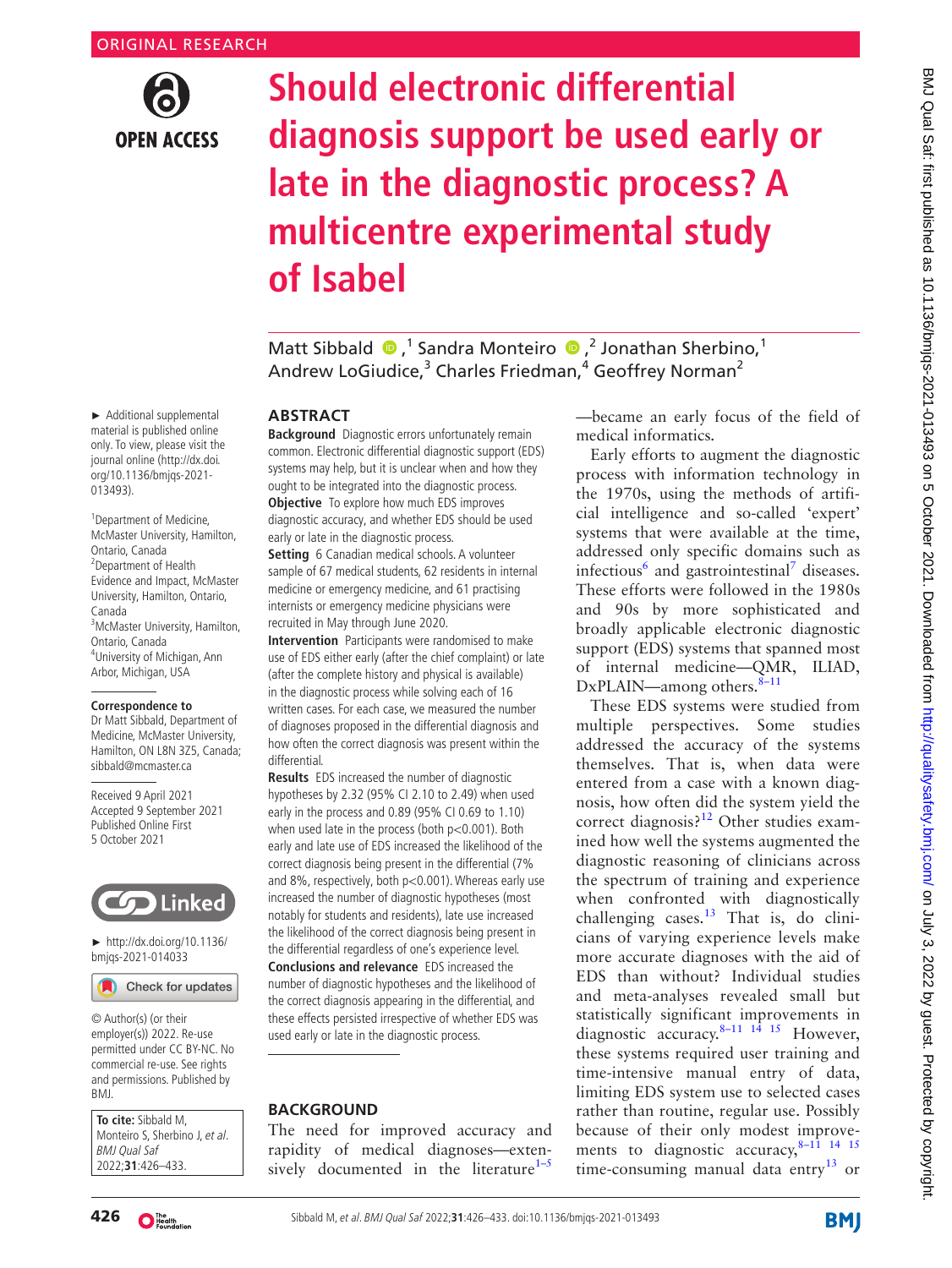clinician perceptions that they are unneeded,  $1^{16}$  17 many of these systems from the late 20th century have largely passed into obscurity.

A newer system, Isabel, provides a list of relevant diagnoses via a user-friendly, time-efficient platform. The system is designed around entering a small number of symptoms in free-text without the need for symptom qualifiers, pertinent negatives, medical, social or family history background, physical signs, lab values or investigations. Generating differential diagnoses in this way dramatically reduces the time required to several minutes, making it feasible at point-of-care for both physicians and patients.<sup>[18–23](#page-7-5)</sup> Though there is no publicly available technical information on the computational methods by which Isabel generates diagnostic hypotheses, the tool is advertised as using artificial intelligence and natural language-processing techniques, and has been adopted in both experimental $18-21$  and practical<sup>22 23</sup> settings. When Isabel was used by clinicians admitting paediatric patients to the intensive care unit, a 4% improvement in diagnostic accuracy was documented—representing a 30% reduction in harm.[17](#page-7-7) And so while the improvement in diagnostic accuracy may seem small, it is nonetheless important.

Prior studies of Isabel speak to the accuracy of diagnostic hypotheses it generates, but its potential to augment a clinician's own diagnostic reasoning remains unclear.<sup>24 25</sup> In particular, it is unknown whether Isabel should be integrated early in the diagnostic process during the hypothesis generation stage, or later during the deductive analytical stage.<sup>25</sup> The present study addresses this gap by replicating and building on a comprehensive study of ILIAD and QMR published more than 20 years ago.<sup>[13](#page-7-4)</sup> Using a similar method and identical clinical test cases, here we examined whether Isabel brings clinical medicine closer to the full potential of diagnostic decision support.

To elucidate how Isabel can be best integrated, we explored whether its benefits are moderated by early or late implementation in the diagnostic process. Early use may increase its effectiveness because all data have not yet been gathered and hypotheses are still formative, so it has the potential to shape the collection and interpretation of data during a history or physical. Conversely, its use later in the encounter when all data are available may provide a final check for unconsidered diagnoses. We therefore designed a study to test these two interventions: early EDS use with only the patient demographics and chief complaint, and late EDS use with all available clinical details. We hypothesised that early EDS use would increase the number of differential diagnostic hypotheses generated, but, because available data are limited, will have minimal impact on accuracy of diagnosis. Conversely, we hypothesised late EDS use would improve diagnostic accuracy, but minimally impact hypothesis generation.

# **METHODS**

We explored the impact of Isabel by asking clinicians of varying levels of expertise to work through a series of cases on an online web-based platform, providing a differential diagnosis before and after the use of the Isabel EDS and randomising them to receive EDS either early (when limited information was available) or late (when all information was available) in the diagnostic process. We measured the number of diagnostic hypotheses recorded, presence of the correct diagnosis within the differential and time spent working through the cases.

# **Design and procedures**

Participants were randomised into one of two groups: early or late use of EDS using a standard random number generator in Excel (Microsoft, Redmond). Clinicians in the early group were randomised to use the EDS after only the patient's demographics and chief complaint were presented, whereas those in the late group used the EDS system after all case details were presented. The entire study was administered via an online platform.

A schematic of the design is shown in [figure](#page-2-0) 1. Participants were told they would be diagnosing written clinical vignettes using an EDS system at some predetermined point in the process. For each case they first received the patient's demographics and chief complaint (eg, a 32-year-old man presenting with diplopia and difficulty swallowing) and provided an initial differential diagnosis, including as many diagnoses as they felt relevant in decreasing order of likelihood.

The two groups differed only after this provision of the initial differential. Participants in the early group were then asked to (1) use the EDS, then provide a revised differential diagnosis, then (2) read the rest of the case material and provide a second revised differential. This format assessed the implementation of EDS during the preliminary hypothesis generation stage before the full case information was available. In contrast, participants in the late group (1) read the rest of the case and revised their final differential without EDS, then (2) were given access to EDS and asked to further revise their differential. This late implementation occurred during the analytical ratification or deductive stage that occurs once all the case information is available. It should be noted that participants could not go back or use the software multiple times; they could only access it at the specified time. Thus, both groups generated a differential both before and after use of EDS, but the timing of EDS served to enhance either early hypothesis generation or the deductive process that follows.

# **Participants**

We recruited participants from six Canadian medical schools between 1 May and 1 June 2020. Medical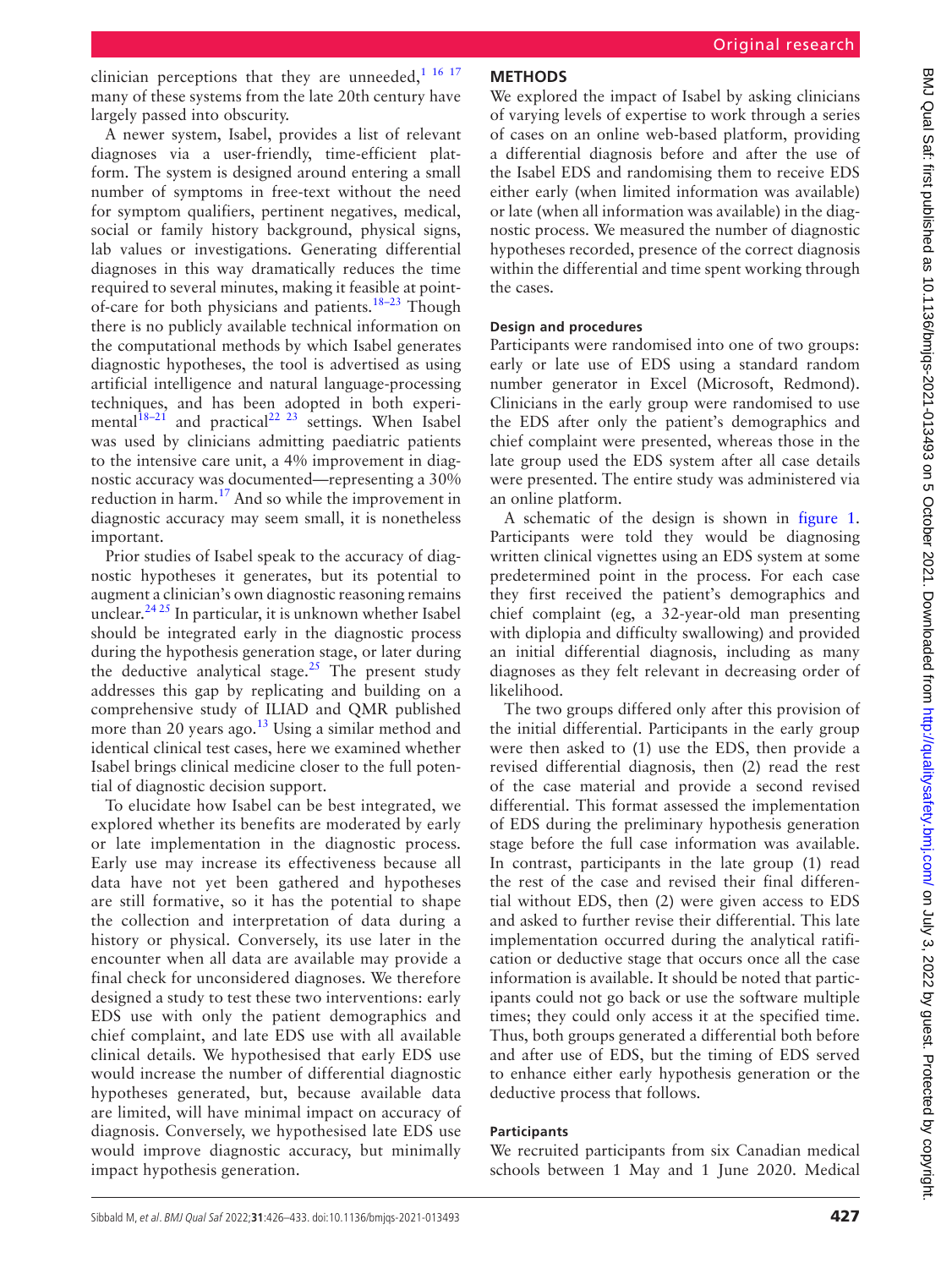

<span id="page-2-0"></span>Figure 1 Study design and randomisation. Participants from three centres were randomised to either early or late use of EDS to work through 16 written cases. Both groups provided a differential diagnosis three times. The early group was asked to provide a differential diagnosis after the chief complaint and demographics, revise it with use of EDS and conduct a final revision with the remainder of the case material available. The late group was asked to provide a differential diagnosis after the chief complaint and demographics, revise it with the remainder of the case material and then use EDS to revise a second time. EDS, electronic diagnostic support.

students, internal medicine residents, emergency medicine residents, internists and emergency medicine physicians were invited to participate via email. Participation was voluntary. A modest stipend was provided after participants completed the study (students \$125, residents \$150, practising physicians \$250).

### **Case materials**

Case materials were derived from a previous study involving  $EDS<sup>13</sup>$ . The author of the previous study (CF) has maintained control of distribution, so cases cannot have been seen by participants. All cases were based on real patients. Cases were reviewed by two investigators to ensure they were current. Sixteen of the 36 cases available were chosen. We selected the eight easiest and eight hardest cases based on actual performance data from a previous study<sup>13</sup> (see online [supplemental appendix 1](https://dx.doi.org/10.1136/bmjqs-2021-013493) for a sample easy and hard case). The EDS was not previously trained on the case material (personal communication, IsabelHealthCare. com).

#### **Electronic differential diagnosis support**

In order to use the EDS, clinicians enter patient demographics and a list of symptoms into an online plat-form (IsabelHealthCare.com)<sup>[24](#page-7-8)</sup> which generates a list of diagnoses to consider, annotating diagnoses that ought not be missed ([figure](#page-3-0) 2). We verified that Isabel contained the correct diagnosis of all the test cases in its database.

Participants completed a sample case to familiarise themselves with the EDS prior to the study. Pilot work indicated that no formal training was required, as even non-medical volunteers were able to use the interface without receiving any instructions.

#### **Outcomes**

Our two principal outcomes of interest were: (1) the number of diagnoses proposed by the clinician per case and (2) presence of the correct diagnosis within the differential. The latter measure involved a binary approach, whereby the correct diagnosis (or its synonyms) being present anywhere on the list was scored as a 1 or its absence as a 0. Lists of synonyms were available from a previous study.<sup>13</sup> For each participant, an average was calculated for both outcomes across all 16 cases. Consistent with prior work, we also scored diagnostic accuracy with two additional algorithms: a score that captures the order of the correct diagnosis in the differential as well as the presence of the correct diagnosis in the first seven items listed.<sup>13</sup> Analysis of these approaches led to the same conclusions as the simple presence or absence score, and so they have been omitted.

We also timed each step during the diagnostic process: (1) time taken to formulate a differential based on the chief complaint, (2) time taken to revise the differential given all the case materials and (3) time taken to use the EDS.

#### **Analysis**

The analysis compared differences between participants using the EDS early or late in the diagnostic process, and across different levels of experience. The primary comparisons are shown in [figure](#page-2-0) 1 labelled A, B and C. SPSS version 26 (IBM) was used for all comparisons.

Comparison A focuses on the effectiveness of EDS for the early group, examining differences between the initial differential (based on demographics and chief complaint) and a subsequent revised differential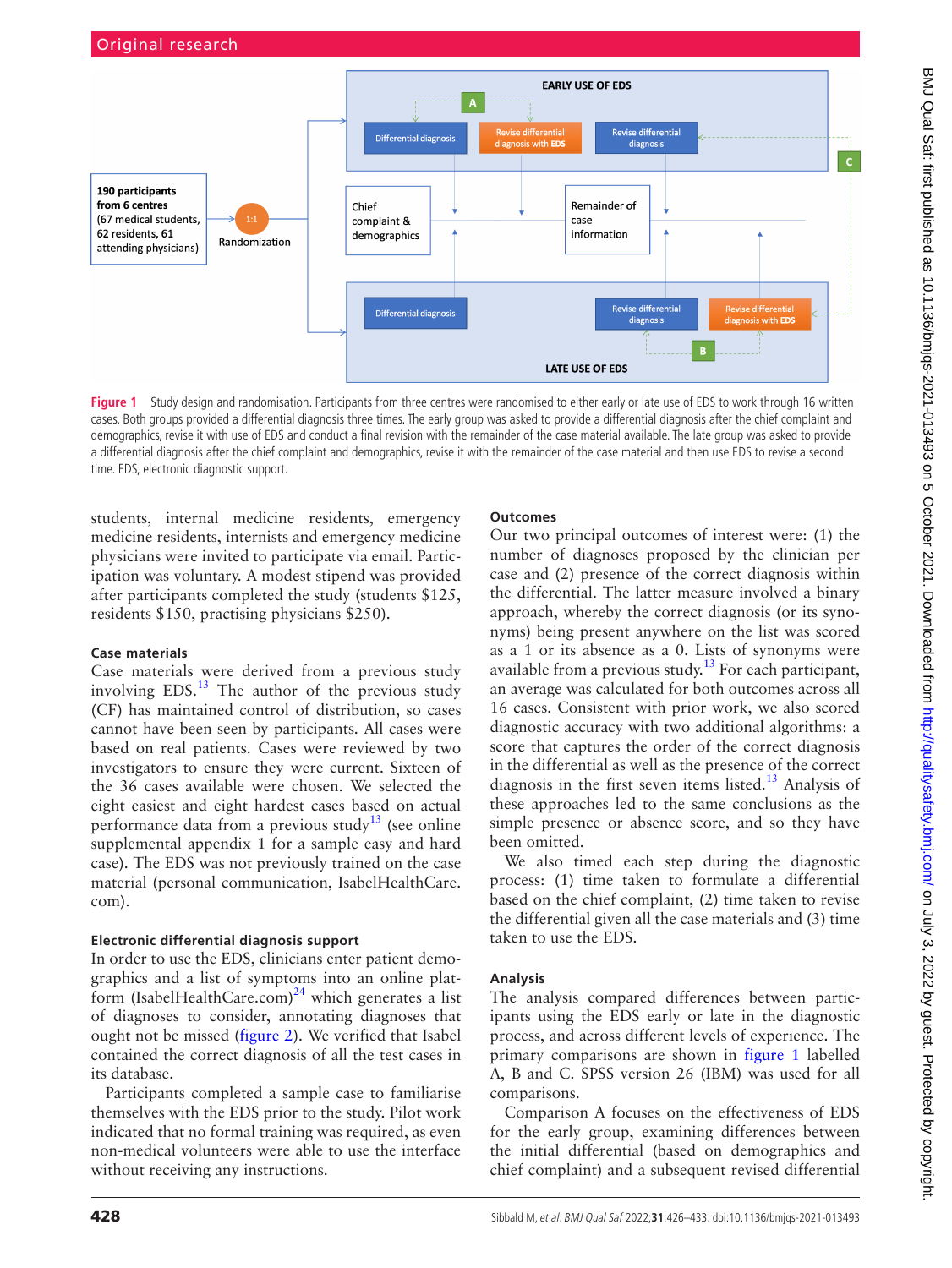# Original research



<span id="page-3-0"></span>**Figure 2** Isabel interface.

following use of EDS. Comparison B focuses on the effectiveness of EDS for the late group, examining differences between a later differential (based on all case information) and a subsequent revised differential following use of EDS. For each comparison, we performed separate repeated-measures analysis of variance (ANOVA) for the two outcomes (average number of hypotheses across all 16 cases, average diagnostic accuracy across all 16 cases) using the within-subject factor of time point (before EDS vs after EDS) and the between-subject factor of experience level (student vs resident vs practising physician).

Comparison C instead focuses on overall differences between the early group and late group by comparing their final differentials. Here we performed separate ANOVAs for the two outcomes (average number of hypotheses, diagnostic accuracy) using group (early vs late) and experience level (student vs resident vs practising physician) as a between-subject factors, and case difficulty (easy vs hard) as a within-subject factor.

Finally, we compared the average time spent using the EDS by participant between the early versus late groups using an unpaired t-test.

Effect sizes were expressed as partial eta squared,  $\eta^2$ , which represents the ratio of the variance attributed to the effect compared with all measured variance. Values of 0.01, 0.06, and 0.13 were interpreted as small, medium, and large effects. $^{26}$  $^{26}$  $^{26}$  Using the Bonferroni correction for multiple statistical comparisons, a p value of <0.008 would result in rejection of the null hypothesis accepting an overall type I error of 0.95. All interactions were considered hypothesis generating

rather than confirmatory<sup>27 28</sup> using an alpha criterion of 0.05.

We performed a sample size calculation based on prior published data, $^{13}$  $^{13}$  $^{13}$  anticipating an effect size of 0.35 for the overall benefit of EDS with respect to diagnostic accuracy. Using a conventional alpha of 0.05 and beta of 0.20, this equates to a sample size of 130 to detect a main effect of EDS. However, differences between early and late EDS use have no evidence on which to base a sample size calculation. Presuming that a relevant difference in early or late use of EDS would have to be quite substantial to meaningfully impact practice, we used an effect size of 0.50 to calculate a sample size of 64 per group using the conventional alpha and beta values. SPSS version V.26 (IBM, Redmond) was used.

# **RESULTS**

One hundred and ninety participants across six institutions took part in the study. Participants included 67 medical students, 62 residents in internal medicine or emergency medicine, and 61 practising internists or emergency medicine physicians. For the initial differential (ie, before participants from either group received EDS), there was no difference between the early and late groups in the number of hypotheses proposed, nor the likelihood of the correct diagnosis being present (see [table](#page-4-0) 1). At this point, only 10%–13% of participants identified the correct diagnosis.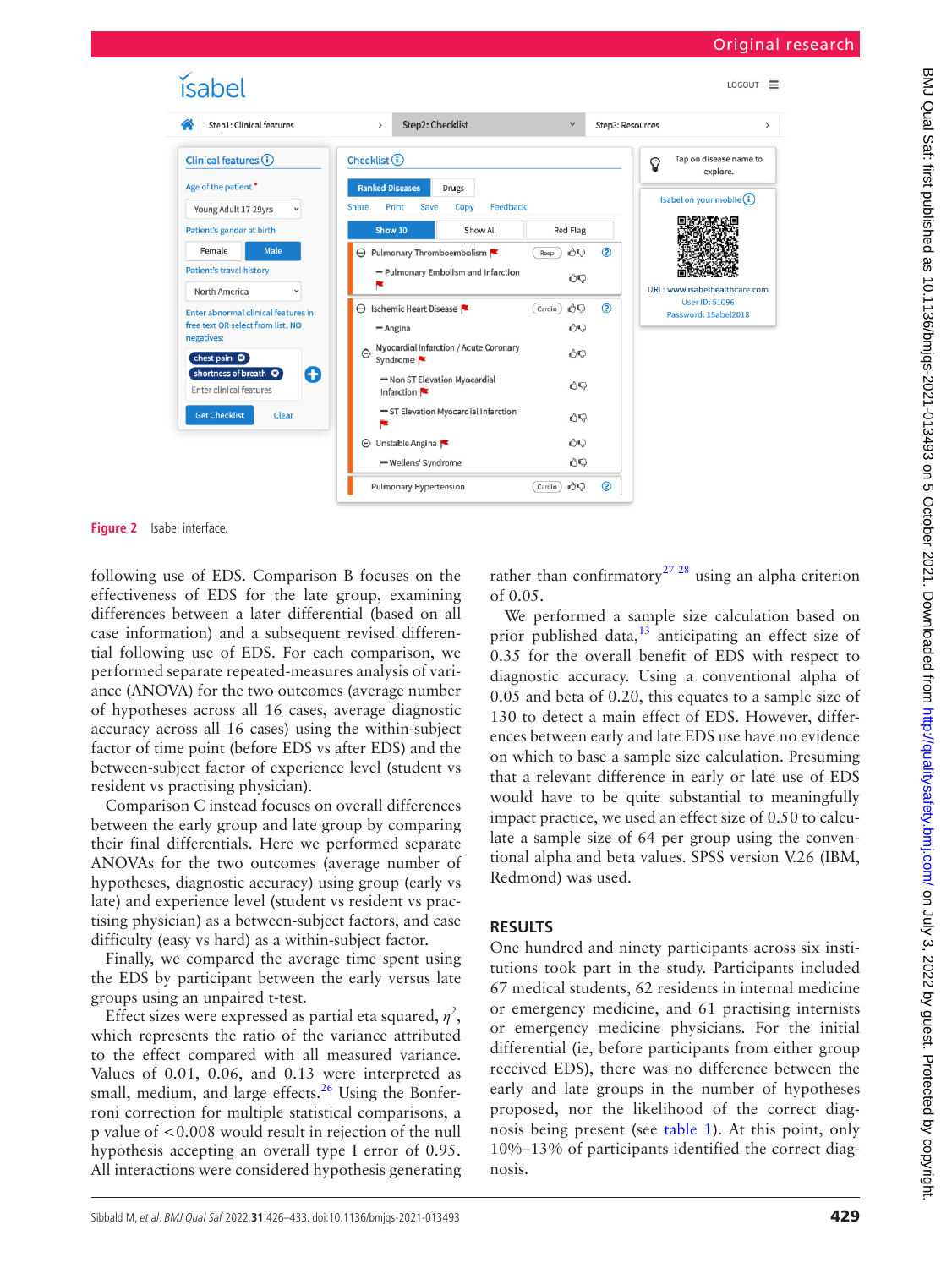<span id="page-4-0"></span>

| <b>Table 1</b> Baseline characteristics and performance of      |
|-----------------------------------------------------------------|
| participants randomised to the early and late use of EDS groups |

|                                                    | Early use of<br><b>EDS</b><br>$(n=99)$ | Late use of<br><b>EDS</b><br>$(n=91)$ |
|----------------------------------------------------|----------------------------------------|---------------------------------------|
| Female gender                                      | 44 (44%)                               | 35 (38%)                              |
| <b>Expertise level</b>                             |                                        |                                       |
| Medical students                                   | 37                                     | 30                                    |
| Residents                                          | 31                                     | 31                                    |
| Practising physicians                              | 31                                     | 30                                    |
| Centre                                             |                                        |                                       |
| McMaster University                                | 66                                     | 56                                    |
| Northern Ontario School of Medicine                | 1                                      | $\theta$                              |
| University of Ottawa                               | 14                                     | 16                                    |
| University of Saskatchewan                         | $\overline{7}$                         | 7                                     |
| University of Toronto                              | 1                                      | 1                                     |
| Western University                                 | 9                                      | 8                                     |
| Not specified                                      | 1                                      | 3                                     |
| <b>Baseline performance</b>                        |                                        |                                       |
| Number of hypotheses generated                     | $5.64 \pm 1.79$                        | $5.05 \pm 1.76$                       |
| Likelihood of correct diagnosis in<br>differential | $0.12 \pm 0.06$                        | $0.11 \pm 0.06$                       |
| EDS, electronic diagnostic support.                |                                        |                                       |

## **Comparison A: effectiveness of the EDS early in the diagnostic process**

Early EDS use increased the average number of hypotheses across all experience levels from 5.64 to 7.96 (mean difference 2.32, 95%CI 2.10 to 2.49). Students showed the greatest gain, from 4.67 to 7.39 (mean difference 2.72, 95%CI 2.40 to 3.03); residents from 6.47 to 8.89 (mean difference 2.42, 95%CI 2.08 to 2.77) and practising physicians from 5.97 to 7.71

(mean difference 1.74, 95%CI 1.40 to 2.09) as shown in [table](#page-4-1) 2. The main effect of time (ie, before vs after EDS) was significant (F=402,  $\eta^2$ =0.81, p<0.0001), as was the interaction between time and experience  $(F=6.35, \eta^2=0.12, p=0.003).$ 

Early EDS use also improved the likelihood of the correct diagnosis being present in the differential from 0.12 to 0.19 across all experience levels (mean difference 0.07, 95%CI 0.06 to 0.09), with improvements from 0.10 to 0.21 for students (mean difference 0.11, 95%CI 0.08 to 0.13), 0.14 to 0.19 for residents (mean difference 0.05, 95%CI 0.03 to 0.08) and 0.12 to 0.17 for practising physicians (mean difference 0.05, 95%CI 0.03 to 0.08). The main effect of time was significant (F=110.9,  $\eta^2$ =0.54, p<0.0001), as was its interaction with experience level (F=7.71,  $\eta^2$ =0.14, p=0.001).

## **Comparison B: effectiveness of the EDS late in the diagnostic process**

Late EDS use increased the average number of hypotheses from 5.30 to 6.19 (mean difference 0.89, 95%CI 0.69 to 1.10; F=117.4,  $\eta^2 = 0.572$ , p<0.0001), and did not vary by experience level.

Late EDS use also increased the likelihood of the correct diagnosis being present in the differential from 0.21 to 0.30 (mean difference 0.09, 95%CI 0.07 to 0.10), with a significant main effect of time  $(F=112.1,$  $\eta^2$ =0.56, p<0.0001), significant main effect of experience level (F=6.19,  $\eta^2$ =0.12, p=0.003), and a significant interaction between time and experience level  $(F=8.06, \eta^2=0.16, \rho=0.001)$ . Students improved from 0.13 to 0.26 (mean difference 0.13, 95%CI 0.10

<span id="page-4-1"></span>

| Outcomes of participants randomised to the early and late use of EDS groups<br>Table 2                           |                           |                            |                                       |                           |                                       |                                    |  |  |
|------------------------------------------------------------------------------------------------------------------|---------------------------|----------------------------|---------------------------------------|---------------------------|---------------------------------------|------------------------------------|--|--|
|                                                                                                                  | <b>Early EDS group</b>    |                            |                                       | Late EDS group            |                                       |                                    |  |  |
|                                                                                                                  | Initial differential      | <b>Revision with EDS</b>   | <b>Revision with case</b><br>material | Initial differential      | <b>Revision with case</b><br>material | <b>Revision with</b><br><b>EDS</b> |  |  |
| Number of hypotheses generated                                                                                   |                           |                            |                                       |                           |                                       |                                    |  |  |
| All participants                                                                                                 | 5.64                      | 7.96                       | 7.06                                  | 5.05                      | 5.30                                  | 6.19                               |  |  |
|                                                                                                                  | (3 to 8.94)               | $(4.25 \text{ to } 11.5)$  | $(3.44 \text{ to } 12)$               | $(2.75 \text{ to } 8.5)$  | $(2.25 \text{ to } 9.94)$             | $(2.56 \text{ to } 11.44)$         |  |  |
| Medical students                                                                                                 | 4.67                      | 7.39                       | 6.82                                  | 4.57                      | 4.8                                   | 5.91                               |  |  |
|                                                                                                                  | $(2.75 \text{ to } 8.94)$ | $(4.25 \text{ to } 11.56)$ | $(3.25 \text{ to } 11.75)$            | $(2.19 \text{ to } 7.25)$ | $(1.5 \text{ to } 8)$                 | $(2.44 \text{ to } 10.94)$         |  |  |
| Residents                                                                                                        | 6.47                      | 8.89                       | 7.92                                  | 5.01                      | 5.15                                  | 5.86                               |  |  |
|                                                                                                                  | $(3.88 \text{ to } 8.75)$ | $(4.31 \text{ to } 11.88)$ | $(3.56 \text{ to } 12.19)$            | $(3.19 \text{ to } 8.31)$ | $(2.75 \text{ to } 9.56)$             | $(3.06 \text{ to } 11)$            |  |  |
| Practising physicians                                                                                            | 5.97                      | 7.72                       | 6.48                                  | 5.57                      | 5.95                                  | 6.82                               |  |  |
|                                                                                                                  | $(4.06 \text{ to } 9)$    | $(4.06 \text{ to } 11.38)$ | $(3.38 \text{ to } 11.44)$            | (3 to 9.13)               | $(2.56 \text{ to } 11)$               | $(2.88 \text{ to } 12.94)$         |  |  |
| Likelihood of correct diagnosis in the differential                                                              |                           |                            |                                       |                           |                                       |                                    |  |  |
| All participants                                                                                                 | 0.12                      | 0.19                       | 0.25                                  | 0.11                      | 0.21                                  | 0.30                               |  |  |
|                                                                                                                  | (0 to 0.19)               | $(0.13 \text{ to } 0.25)$  | $(0.13 \text{ to } 0.44)$             | (0 to 0.19)               | (0 to 0.44)                           | $(0.06 \text{ to } 0.50)$          |  |  |
| Medical students                                                                                                 | 0.10                      | 0.21                       | 0.24                                  | 0.10                      | 0.13                                  | 0.26                               |  |  |
|                                                                                                                  | (0 to 0.19)               | $(0.13 \text{ to } 0.31)$  | $(0.13 \text{ to } 0.38)$             | (0 to 0.19)               | (0 to 0.25)                           | $(0.06 \text{ to } 0.44)$          |  |  |
| Residents                                                                                                        | 0.14                      | 0.19                       | 0.27                                  | 0.12                      | 0.25                                  | 0.34                               |  |  |
|                                                                                                                  | $(0.06 \text{ to } 0.25)$ | $(0.13 \text{ to } 0.25)$  | $(0.13 \text{ to } 0.50)$             | $(0.06 \text{ to } 0.19)$ | $(0.06 \text{ to } 0.44)$             | $(0.19 \text{ to } 0.56)$          |  |  |
| Practising physicians                                                                                            | 0.12                      | 0.17                       | 0.25                                  | 0.12                      | 0.25                                  | 0.30                               |  |  |
|                                                                                                                  | $(0.06 \text{ to } 0.19)$ | $(0.06 \text{ to } 0.25)$  | $(0.13 \text{ to } 0.38)$             | $(0.0 \text{ to } 0.25)$  | $(0.06 \text{ to } 0.44)$             | $(0.06 \text{ to } 0.56)$          |  |  |
| All numbers are means across all 16 cases with 95% CIs shown in brackets.<br>EDS, electronic diagnostic support. |                           |                            |                                       |                           |                                       |                                    |  |  |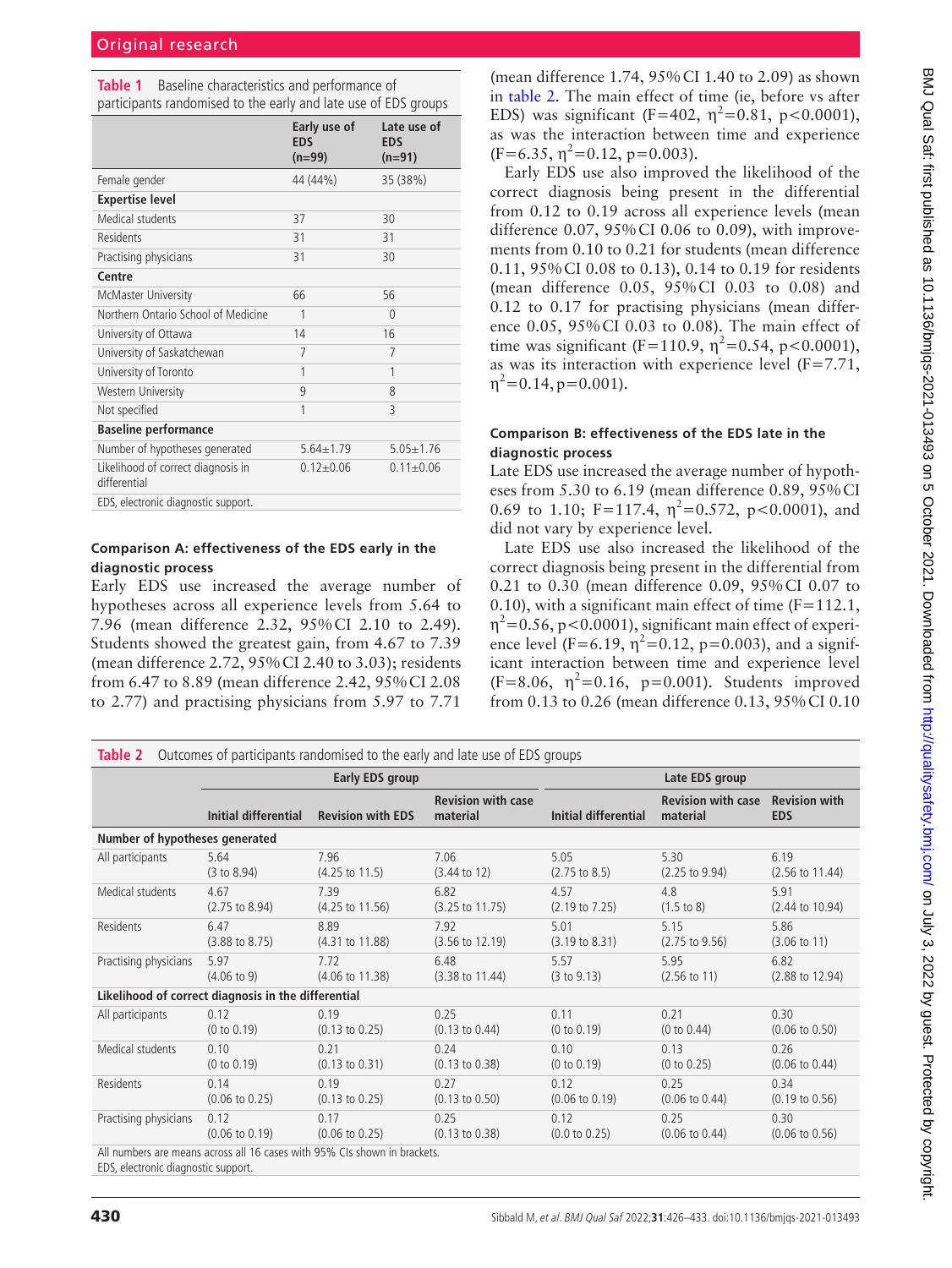to 0.15), residents from 0.25 to 0.34 (mean difference 0.08, 95%CI 0.06 to 0.11) and physicians from 0.25 to 0.30 (mean difference 0.05, 95%CI 0.02 to 0.07).

## **Comparison C: effectiveness of early versus late use of EDS**

At the final time point, there was a trend toward more hypotheses being considered by the early group than the late group (7.06 vs 6.19;  $F = 5.39$ ,  $\eta^2 = 0.028$ , p=0.02). This benefit was present for students and residents, but not for practising physicians (interaction with experience level:  $F=3.32$ ,  $\eta^2=0.04$ , p=0.04). However, the correct diagnosis was more likely to be present in the late group than in the early group (0.30 vs 0.25 mean difference 0.05 95%CI 0.01 to 0.08, F=7.71,  $\eta^2$ =0.040, p=0.006). The interaction with experience level was not significant.

The main effect of hard versus easy cases on accuracy was significant (hard=0.12, easy=0.44;  $F=841$ ,  $\eta^2$ =0.82, p<0.00001). There was also a small interaction with expertise (F=10.87,  $\eta^2$ =0.11, p<0.0001) such that, where students had greater difficulty with hard cases, but performed similarly to more experienced physicians on easy cases (data not shown).

## **Comparison of early and late groups on time spent using Isabel**

Collapsing across both groups, participants took an average of 99s (95%CI 67 to 130) per case to review the chief complaint and formulate a differential diagnosis, then an additional 188s (95%CI 173 to 201) to revise this differential upon receiving the rest of the case information. As for time spent using the EDS to further revise their differential, participants took an additional 137s (95%CI 128 to 148), but these times varied between the early and late groups: participants spent less time with the EDS when using it early in the process compared with late in the process (89 vs 189s, mean difference 100s, 95% CI 81 to 124, p<0.002).

## **DISCUSSION**

In this multicentre, randomised study, EDS improved the diagnostic process by both increasing the number of diagnostic hypotheses and the likelihood of the diagnosis being present in the differential. The effect size of EDS for both outcomes was large. While clinicians of all experience levels benefited, the impact was most pronounced among novice clinicians.

The effect of EDS on the diagnostic process was present regardless of whether it was used early or late in the diagnostic process. Timing of use did moderate the increases in number of diagnostic hypotheses and likelihood of the correct diagnosis being present. Early use of EDS resulted in an increase of more than twice as many hypotheses as late use (2.32 vs 0.89). Conversely, late use resulted in greater accuracy (ie, inclusion of the correct diagnosis) at the conclusion of the case (0.30 vs 0.25). Such findings suggest that early

use of EDS serves to expand the pool of hypotheses under consideration, whereas late use of EDS is useful in helping clinicians carefully decide among alternatives. Ours is not the first study to examine differences in diagnostic support system effectiveness based on when it is used in the diagnostic process. Prior work showed improved diagnostic accuracy with use of a computerised diagnostic support system after a chief complaint and pertinent case details were provided, but not after participants had already proposed a diagnosis.[29](#page-7-12) Importantly, our study differed in asking participants to refine a differential rather than establishing and revising a diagnosis, a subtle but important distinction that may account for differences in effectiveness with late use of diagnostic support.

The increased rate of listing the correct diagnosis with EDS in this study is consistent with prior reports using other computer-based diagnostic systems.<sup>[13 29](#page-7-4)</sup> Friedman *et al* observed an improvement of 8% with the QMR EDS and 4% with the ILIAD EDS.<sup>13</sup> Kostopoulou *et al*[29](#page-7-12) found a 6% increase with the DxPLAIN EDS when used early in the diagnostic process. These are comparable with the 7% (early) and 8% (late use) improvements in listing the correct diagnosis seen with the Isabel EDS in this study. The larger improvement with novices was also noted in Friedman's work with improvement in diagnostic accuracy for medical students, residents, and practising physicians of 9%, 5%, and 3%, compared with 11%, 5%, and 5% in the present study. In routine clinical practice, diagnostic error rates are estimated to be 1%–15% of all patient encounters.<sup>24530</sup> Improvements in diagnostic accuracy as small as 4% resulted in substantial harm reduction, $31$ suggesting that if the 5%–11% improvements in the diagnostic process noted in this study were transferable to routine practice, it would be meaningful.

Nevertheless, the critical difference between Isabel and the previous systems is ease of use. In the present study, average time spent with Isabel ranged from 1.5 to 3min, whereas average times for previous systems were much longer, ranging from 22 to 240min.<sup>[13](#page-7-4)[32](#page-7-14)</sup> This is not simply due to a more streamlined interface; unlike prior systems, Isabel uses a minimal amount of (primarily) historical data and yet achieves similar  $\arccuracy$ <sup>18–23</sup> as previous systems that required far more information.<sup>[13 29](#page-7-4)</sup> An important implication of this efficiency is that it becomes feasible to integrate EDS into one's processing of a case in real time.

Interestingly, different advantages with an EDS system at early and late time points are consistent with dual-process models of the diagnostic process from the fields of cognitive psychology<sup>[25](#page-7-9)</sup> and clinical reasoning.<sup>[33](#page-7-15)</sup> Elstein's hypothetico-deductive model proposes that clinicians initially put forth hypotheses based on patient cues, then later ratify them via analytical reasoning.<sup>25</sup> But less experienced clinicians are less likely to generate correct hypotheses $34$  and more easily swayed by early diagnostic suggestions $35-37$ —a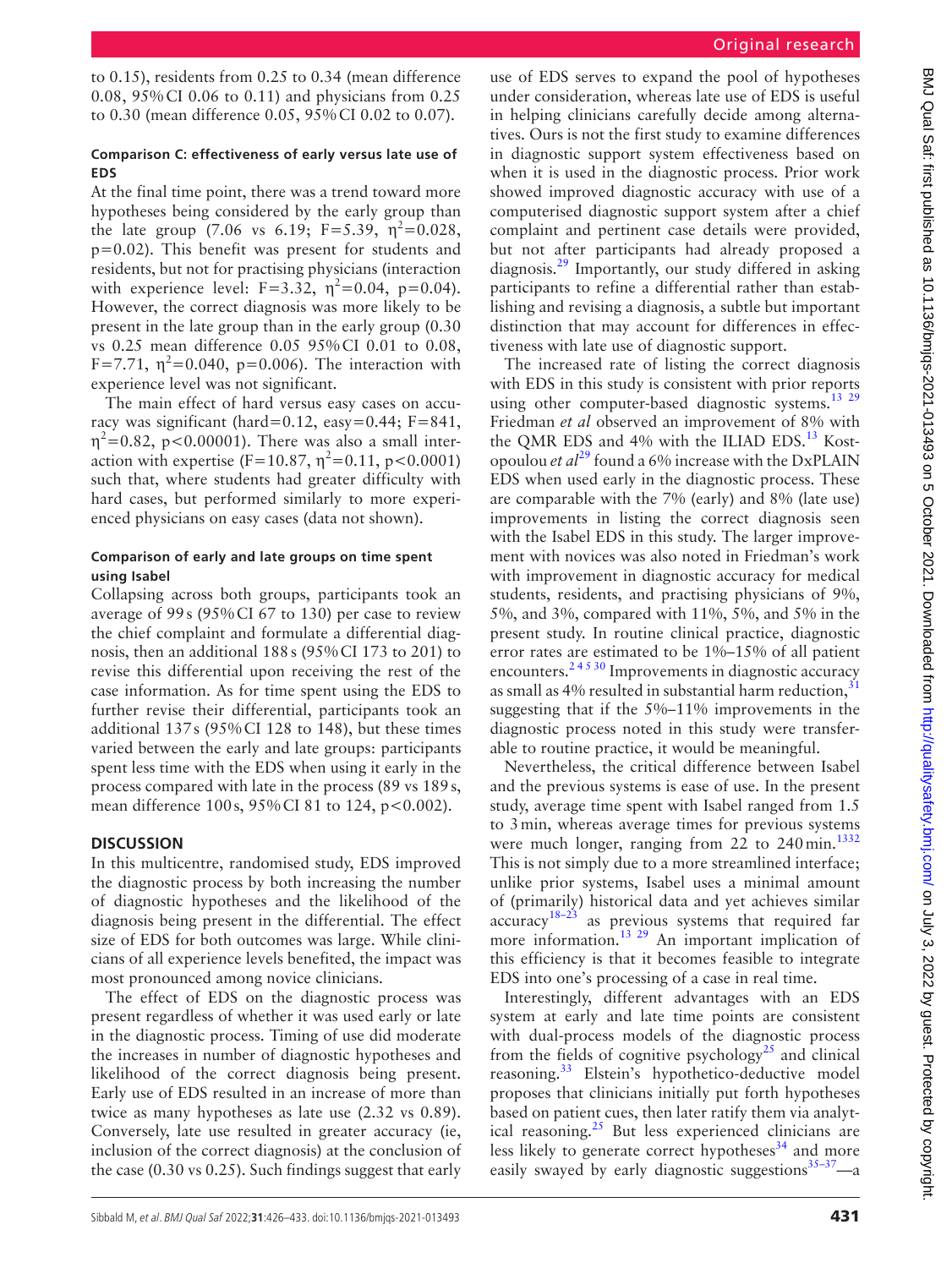potential explanation for the disproportionate increase in diagnostic hypotheses adopted by less experienced clinicians with early EDS use. And though more experienced clinicians generate more correct hypotheses, they are still capable of diagnostic error,  $33$  so late use of EDS may help them reconsider a common diagnosis that was initially overlooked—thereby functioning as a diagnostic checklist<sup>37,38</sup> or a way to re-evaluate their initial impressions. $39$  EDS systems can help clinicians guard against search satisficing, where the first diagnosis that comes to mind is too easily accepted $31$  and a differential diagnosis is not generated at all. $40$  Even experienced clinicians may not recognise a correct diagnosis from the EDS list if they are unfamiliar with it or do not see its relevance to the case. This provides an upper bound on the utility of an EDS in practice, and an important conceptual limit in the use of EDS to improve clinician diagnostic reasoning.

Several limitations of the present study are worth mentioning. First, we used archived cases. While these were derived from actual patient presentations, the codifying of information into written form removes important steps from the authentic clinical process (eg, building a relationship with a patient, using a shared language to elicit symptoms, then interpreting this experience and integrating into a diagnostic process). This complex task competes with the use of EDS in the clinical environment, making it more difficult to use in practice than in studies. Second, whether or not adding a diagnosis to a differential will result in meaningful avoidance of misdiagnosis is still reliant on downstream clinician behaviour to appropriately investigate feasible alternative diagnoses. Clinicians may avoid investigating because of resource constraints, perceived liability or norming pressures within clinical practice groups. These influences may impair some of the benefits of an EDS-assisted approach. Future research should employ EDS in an authentic clinical environment to demonstrate feasibility in the process of care, and also assess whether this benefit with written cases persists in more authentic clinical environments. Third, we might be faulted for our choice of cases, which were designed to be difficult. In prior studies, even academic internists achieved only  $40\% - 50\%$  accuracy.<sup>[13](#page-7-4)</sup> We make no pretence that they are representatives of all problems in practice; quite the opposite. By selecting difficult cases, these are likely more representative of the kind of cases where physicians may seek help from an EDS. Finally, we did not involve a control group tasked with revisiting the differential diagnosis without EDS, leading to an upper limit estimate of EDS effectiveness that includes whatever benefit might be conferred by simply revisiting the differential diagnosis without EDS.

In conclusion, this study demonstrates that the integration of electronic decision support into the clinical diagnostic process across a wide range of experience increases the length of differentials and increases the likelihood of the diagnosis appearing within the differential. This benefit was observed regardless of whether the EDS system was used early or late in the process. In contrast to previous systems, current generation EDS systems are easy and quick to use, permitting easy integration into the clinical reasoning process in real time. Future research should investigate whether these benefits transfer to real-time clinical use.

## **Twitter** Matt Sibbald [@sibbaldmatt](https://twitter.com/sibbaldmatt) and Sandra Monteiro [@monteiro\\_meded](https://twitter.com/monteiro_meded)

**Acknowledgements** The authors acknowledge Amy Keuhl for her role in project management, Mark Lee for his role in project management and manuscript preparation, Betty Howe for her role in platform design and recruitment.

**Contributors** All authors contributed to study design, analysis, interpretation and manuscript preparation. MS wrote the first draft which was critically revised by all authors.

**Funding** This project was funded by a Physicians' Services Incorporated Medical Education Research grant.

**Competing interests** None declared.

**Patient consent for publication** Obtained.

**Ethics approval** Ethical approval was obtained through the Hamilton Integrated Research Ethics Board, protocol #4945. All participants provided written informed consent. Access to Isabel was provided by Isabel HealthCare. The authors have no other relationship and no reporting requirements to the company.

**Provenance and peer review** Not commissioned; externally peer reviewed.

**Data availability statement** Data are available upon reasonable request.

**Supplemental material** This content has been supplied by the author(s). It has not been vetted by BMJ Publishing Group Limited (BMJ) and may not have been peer-reviewed. Any opinions or recommendations discussed are solely those of the author(s) and are not endorsed by BMJ. BMJ disclaims all liability and responsibility arising from any reliance placed on the content. Where the content includes any translated material, BMJ does not warrant the accuracy and reliability of the translations (including but not limited to local regulations, clinical guidelines, terminology, drug names and drug dosages), and is not responsible for any error and/or omissions arising from translation and adaptation or otherwise.

**Open access** This is an open access article distributed in accordance with the Creative Commons Attribution Non Commercial (CC BY-NC 4.0) license, which permits others to distribute, remix, adapt, build upon this work noncommercially, and license their derivative works on different terms, provided the original work is properly cited, appropriate credit is given, any changes made indicated, and the use is noncommercial. See: [http://creativecommons.org/licenses/by-nc/4.](http://creativecommons.org/licenses/by-nc/4.0/)  $0/$ .

## **ORCID iDs**

Matt Sibbald <http://orcid.org/0000-0002-0022-2370> Sandra Monteiro<http://orcid.org/0000-0001-8723-5942>

## **REFERENCES**

- <span id="page-6-0"></span>1 Berner ES, Graber ML. Overconfidence as a cause of diagnostic error in medicine. *[Am J Med](http://dx.doi.org/10.1016/j.amjmed.2008.01.001)* 2008;121:S2–23.
- <span id="page-6-1"></span>2 Graber ML. The incidence of diagnostic error in medicine. *[BMJ Qual Saf](http://dx.doi.org/10.1136/bmjqs-2012-001615)* 2013;22 Suppl 2:ii21–7.
- 3 Newman-Toker DE, Makary MA. Measuring diagnostic errors in primary care: the first step on a path forward. Comment on "Types and origins of diagnostic errors in primary care settings". *[JAMA Intern Med](http://dx.doi.org/10.1001/jamainternmed.2013.225)* 2013;173:425–6.